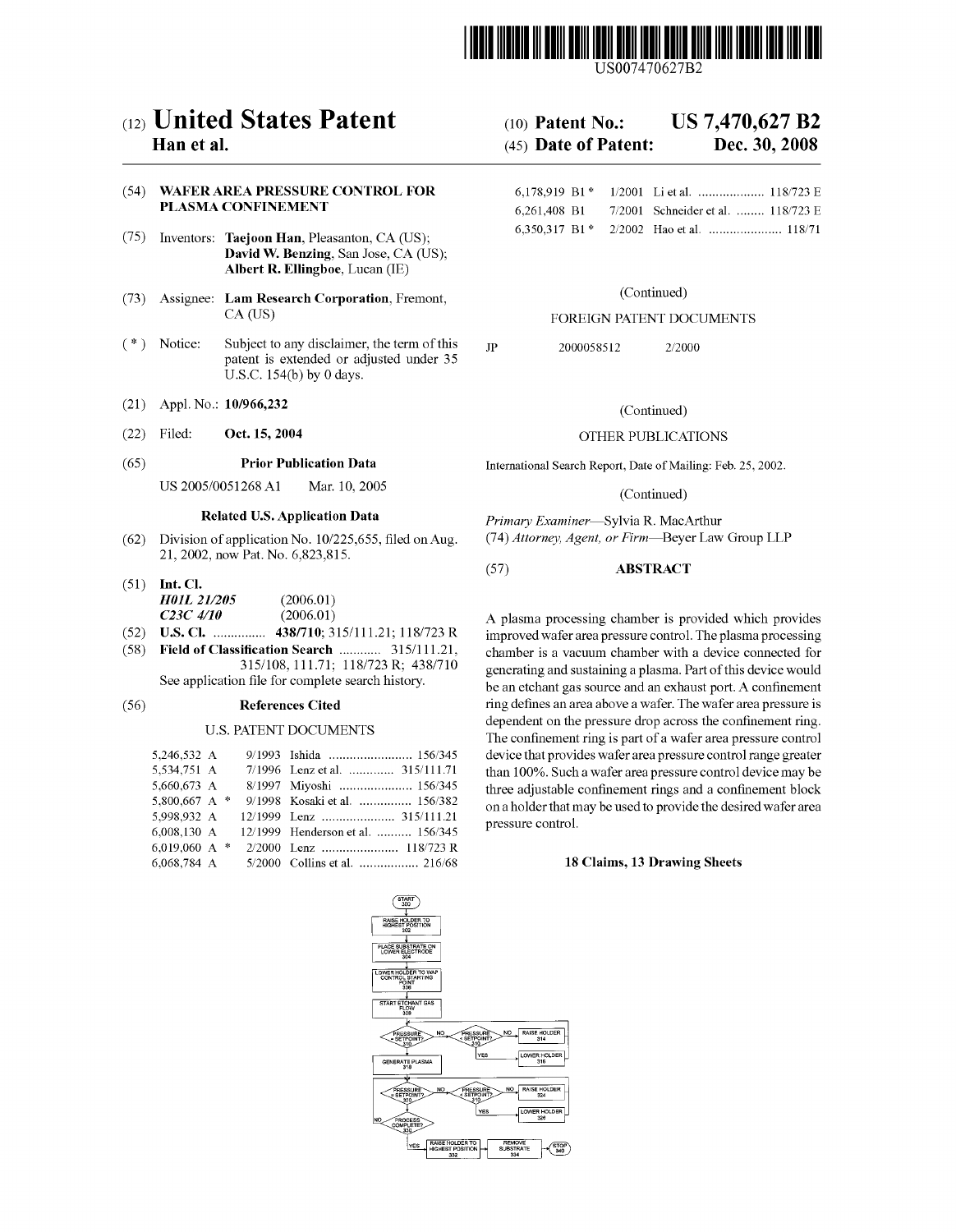## U.S. PATENT DOCUMENTS WO 01/50498 A1  $7/2001$

## 6,354,241 B1 3/2002 Tanakaetal. ....... .. 118/723E 6,433,484 B1 8/2002 Hao et al. ............... 315/111.21 6,492,774 Bl\* 12/2002 Hanetal. . 315/111.21 6,823,815 B2\* 11/2004 Han etal. ........... .. 118/723E OTHER PUBLICATIONS 6,936,135 B2\* 8/2005 Antolik ............... .. 156/345.53

International Search Report, Date of Mailing: May 24, 2004.

\* cited by examiner

## TW

90124573 5/1997

FOREIGN PATENT DOCUMENTS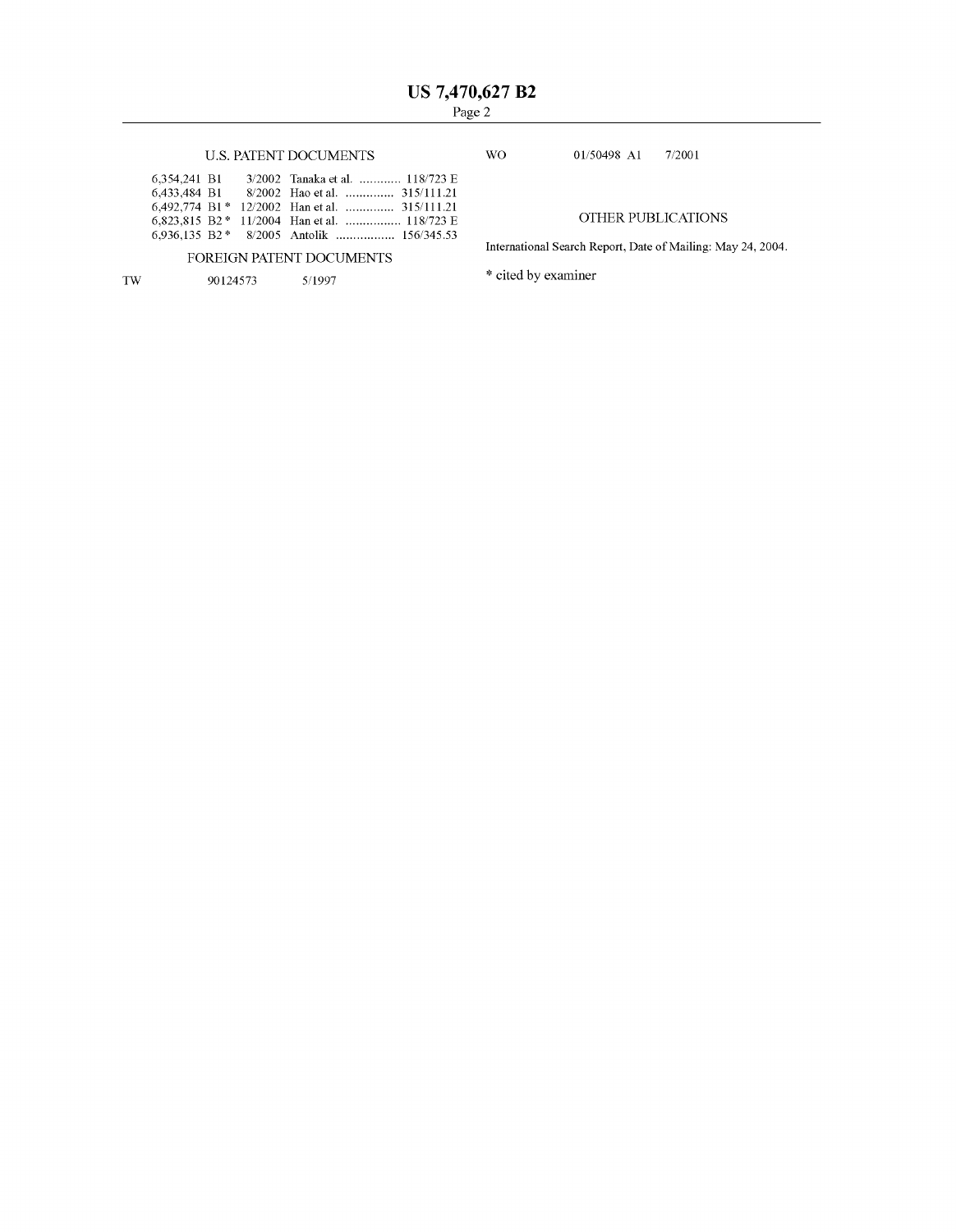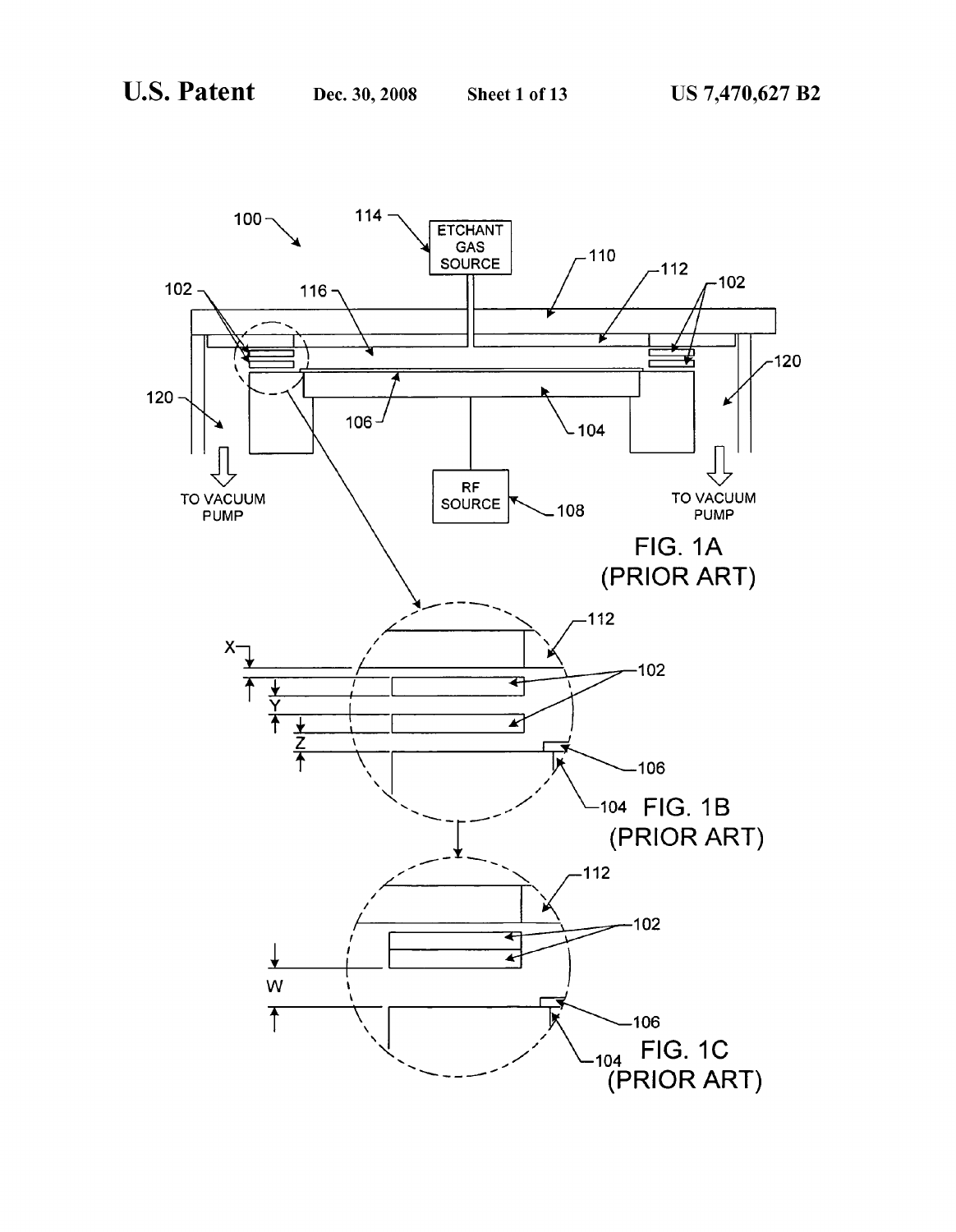Sheet 2 of 13

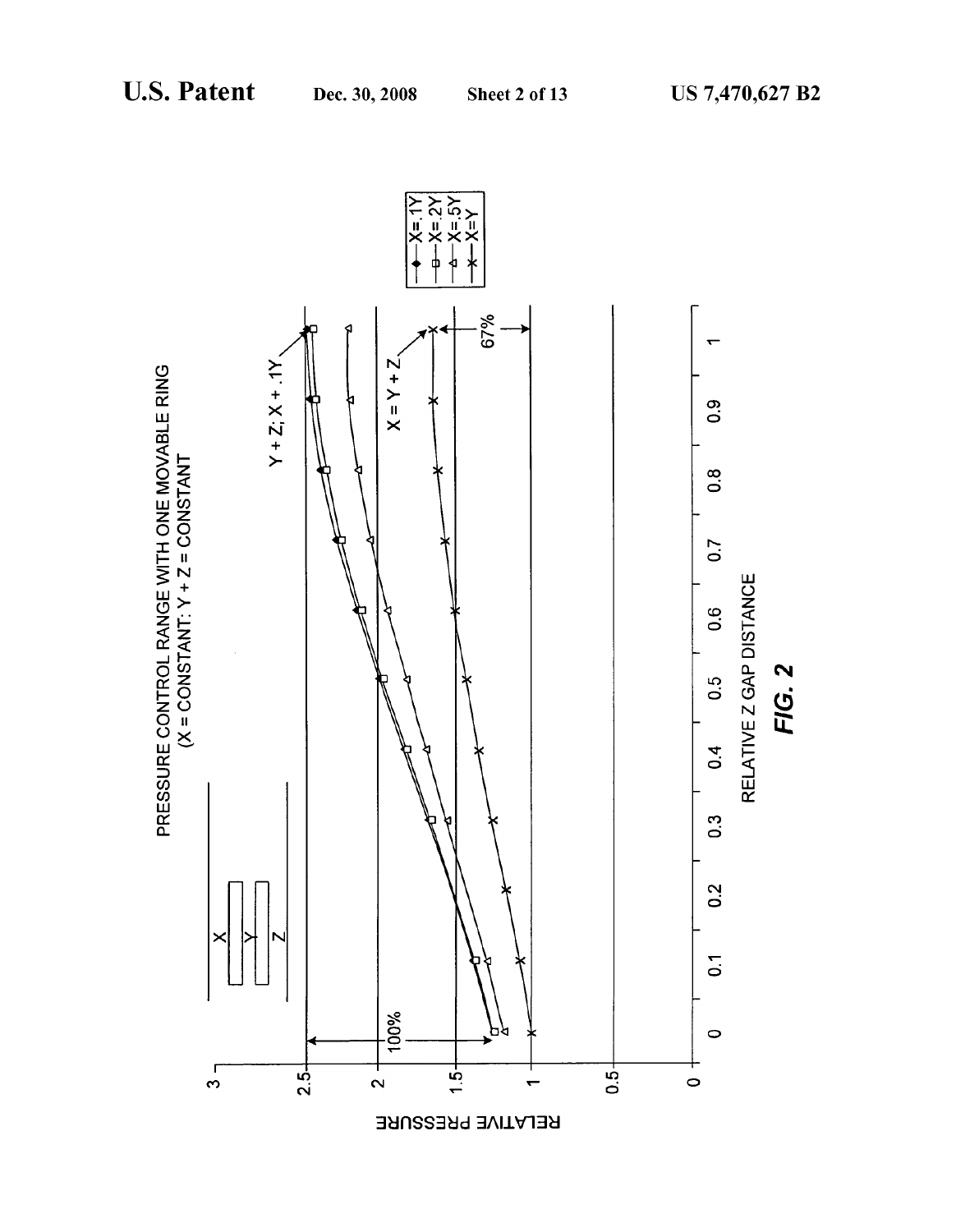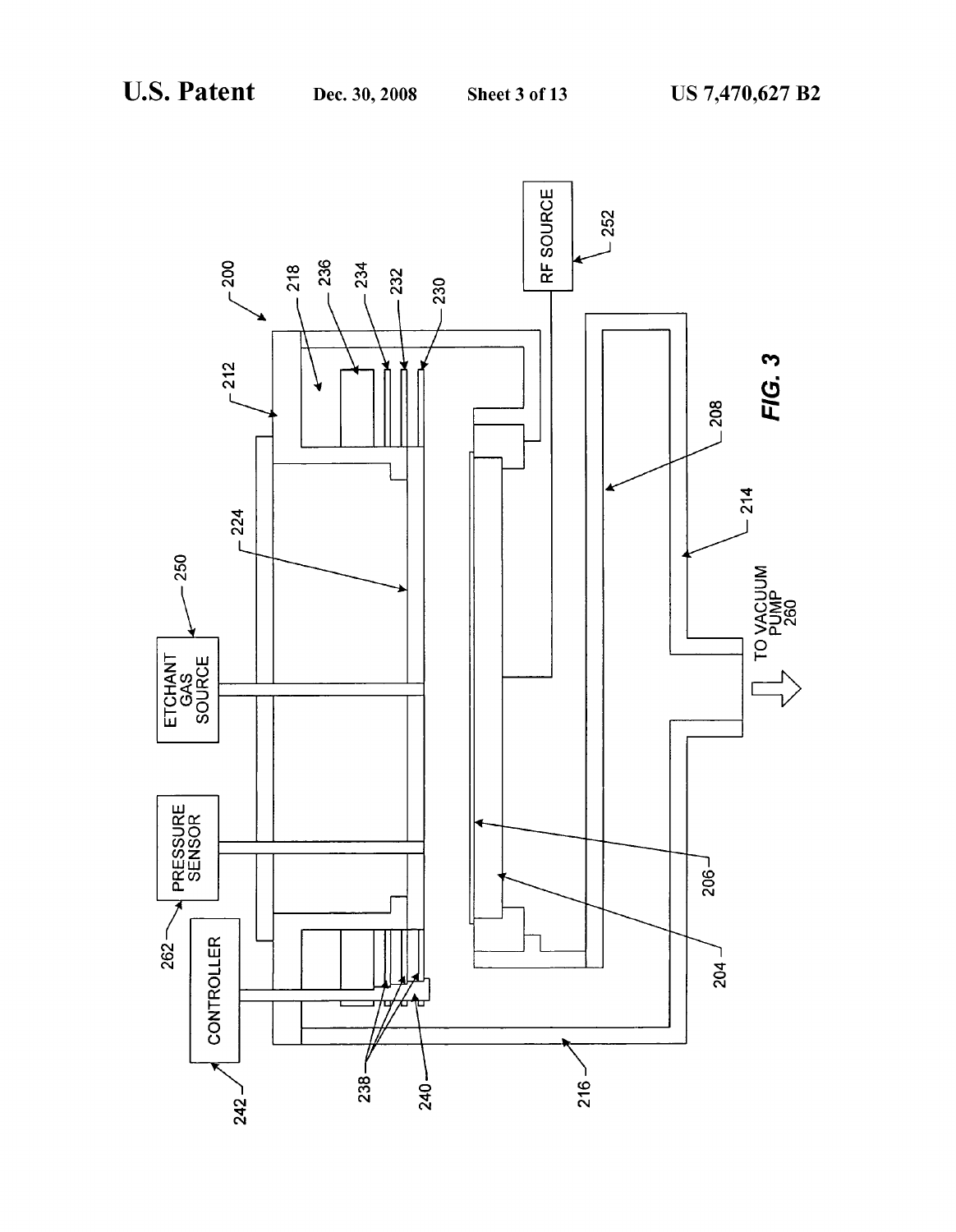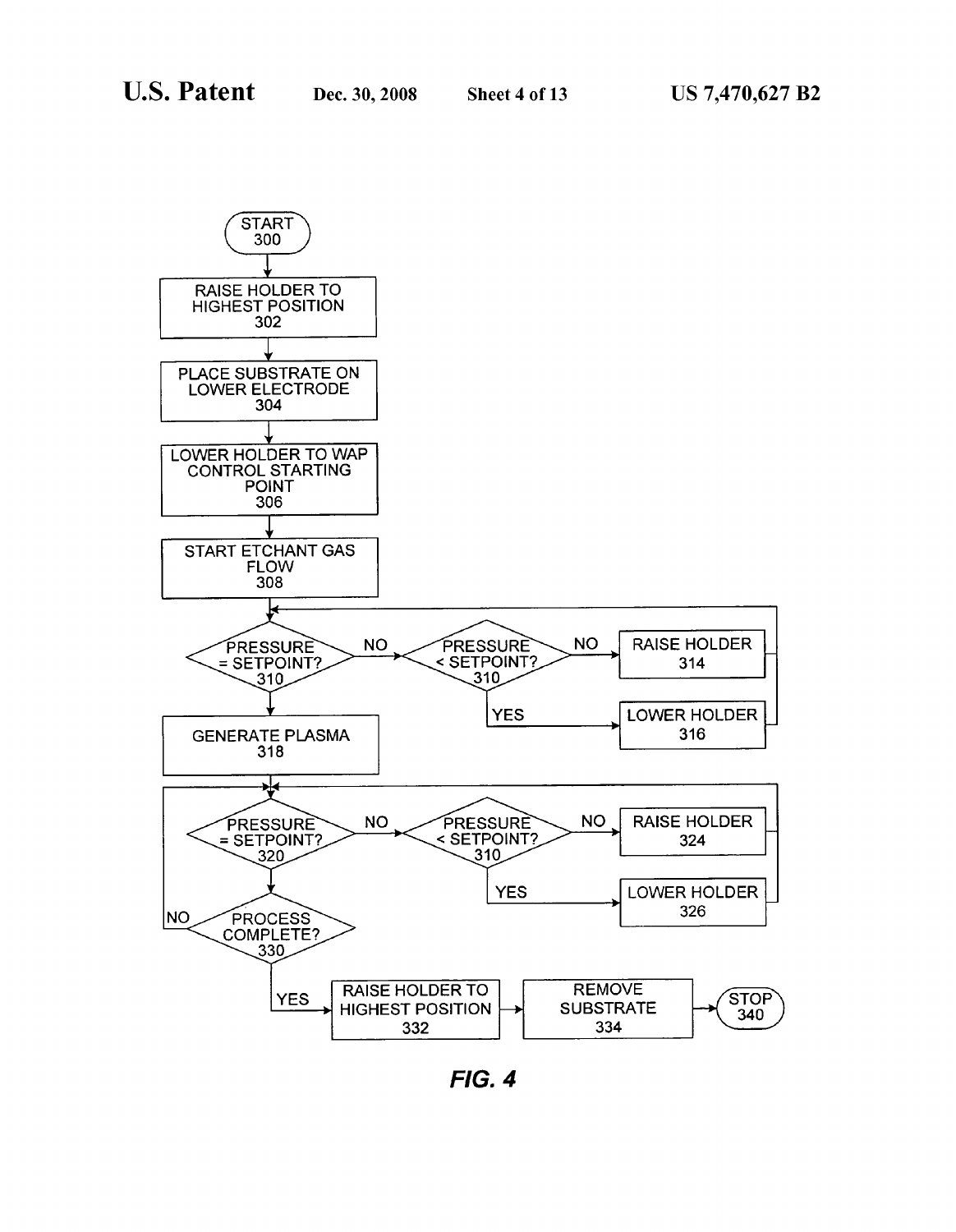

FIG. 5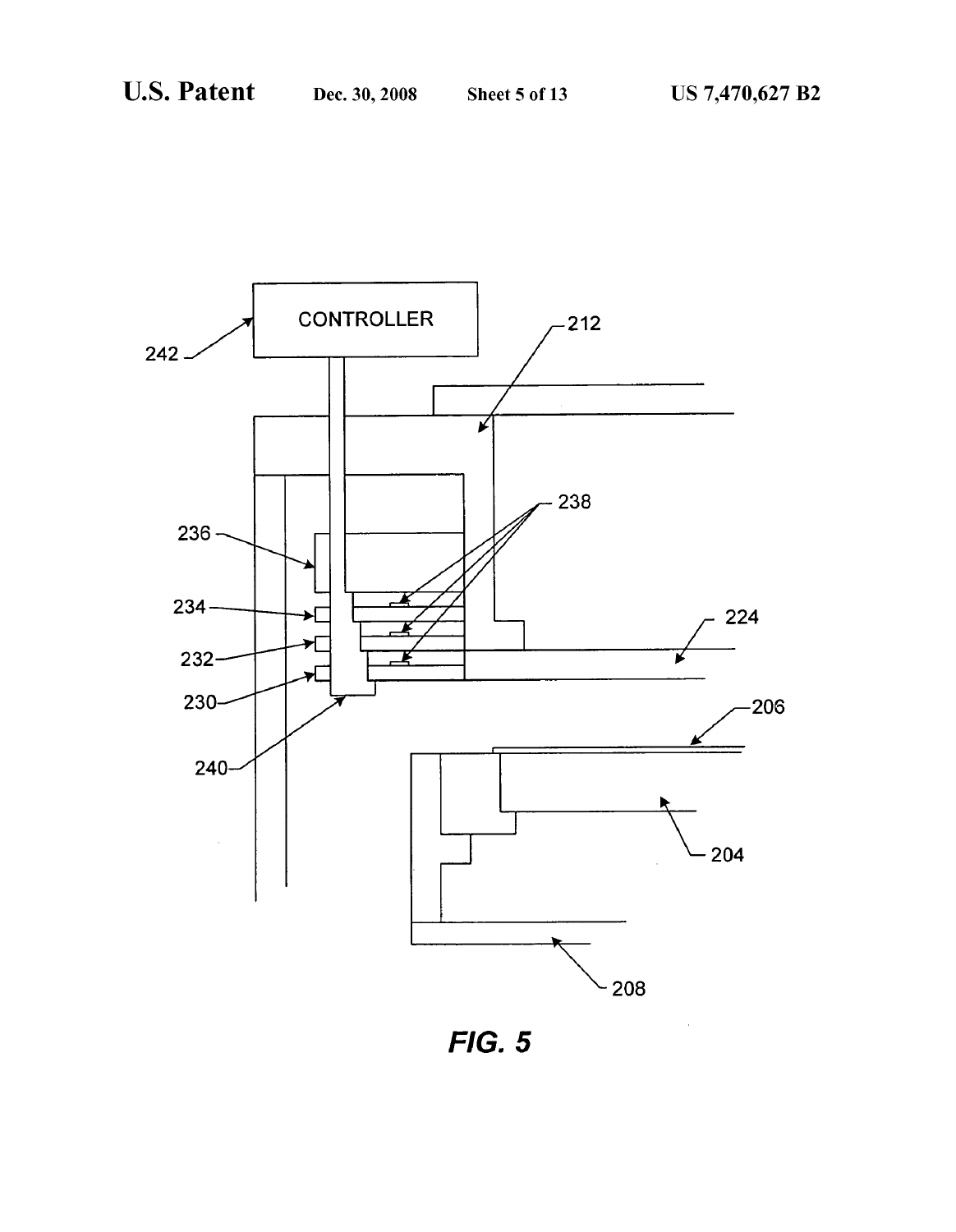

FIG. 6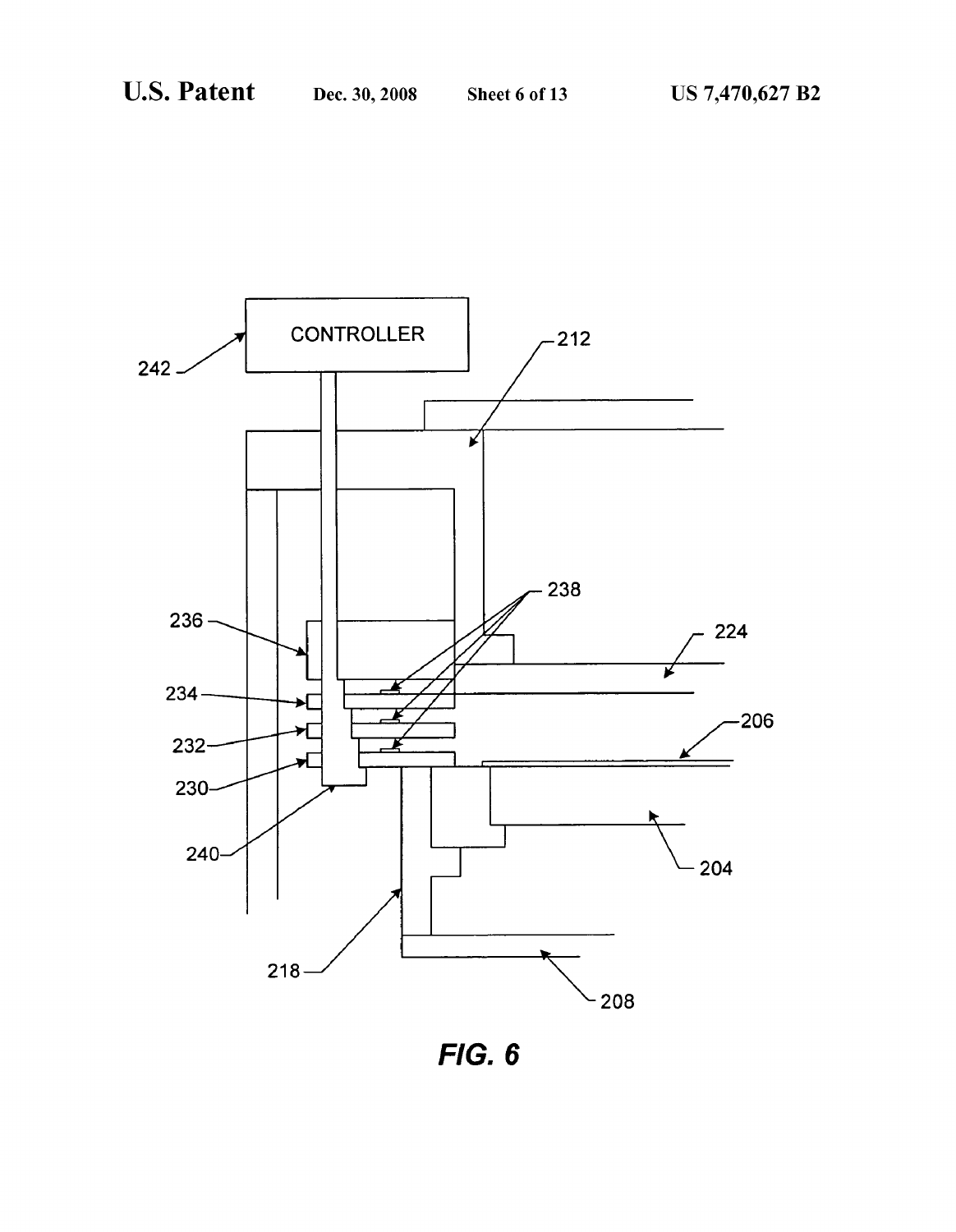

**FIG. 7**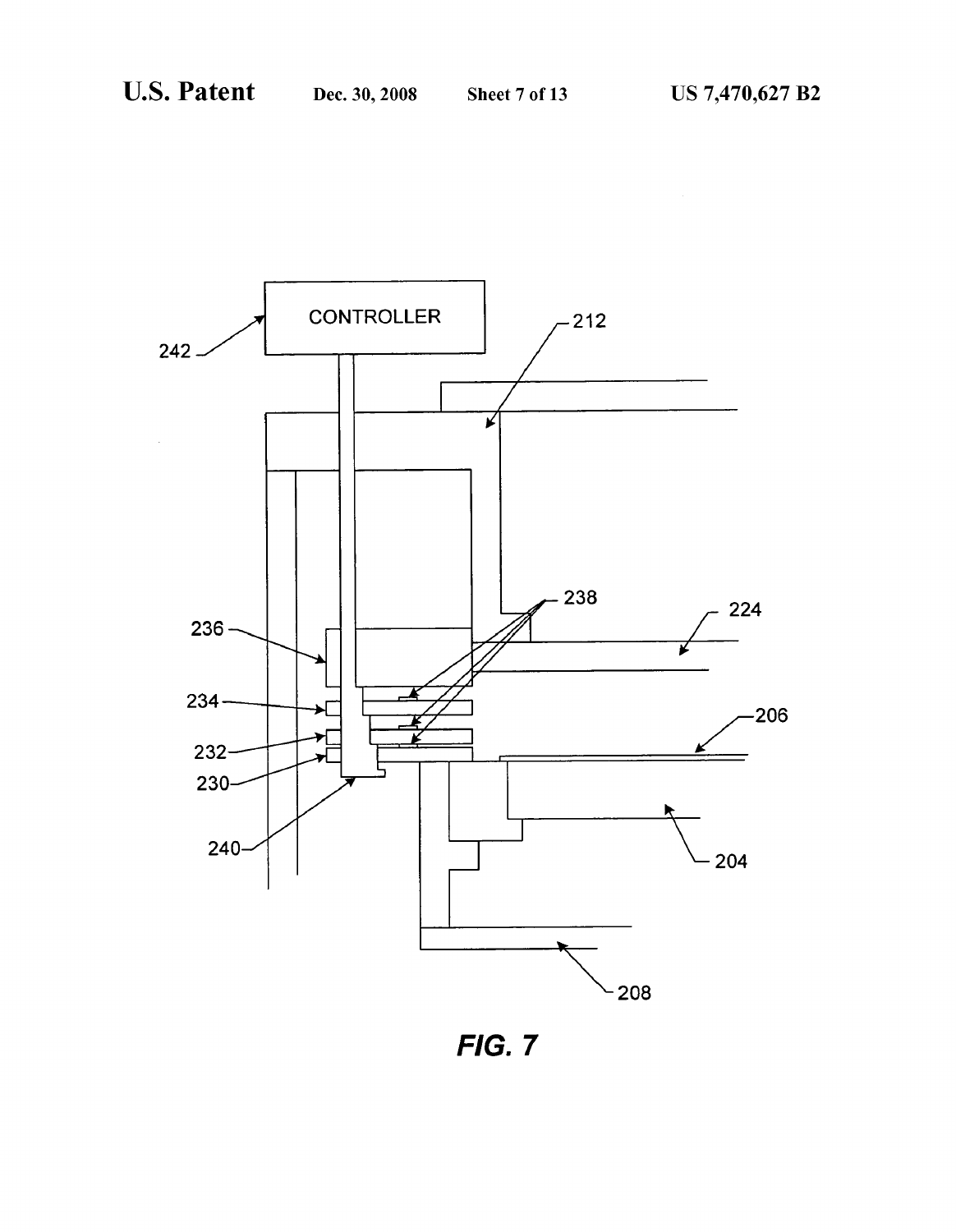

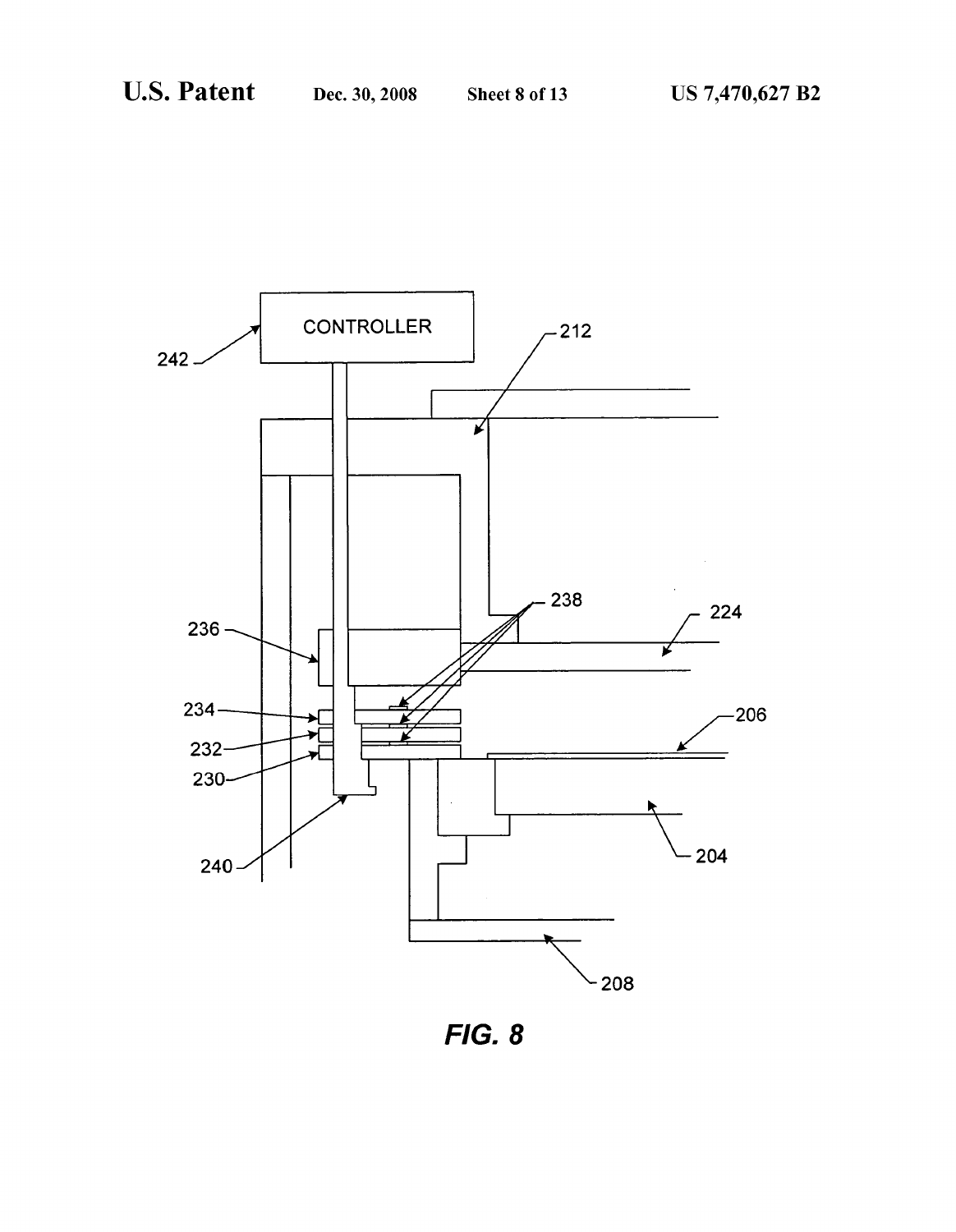

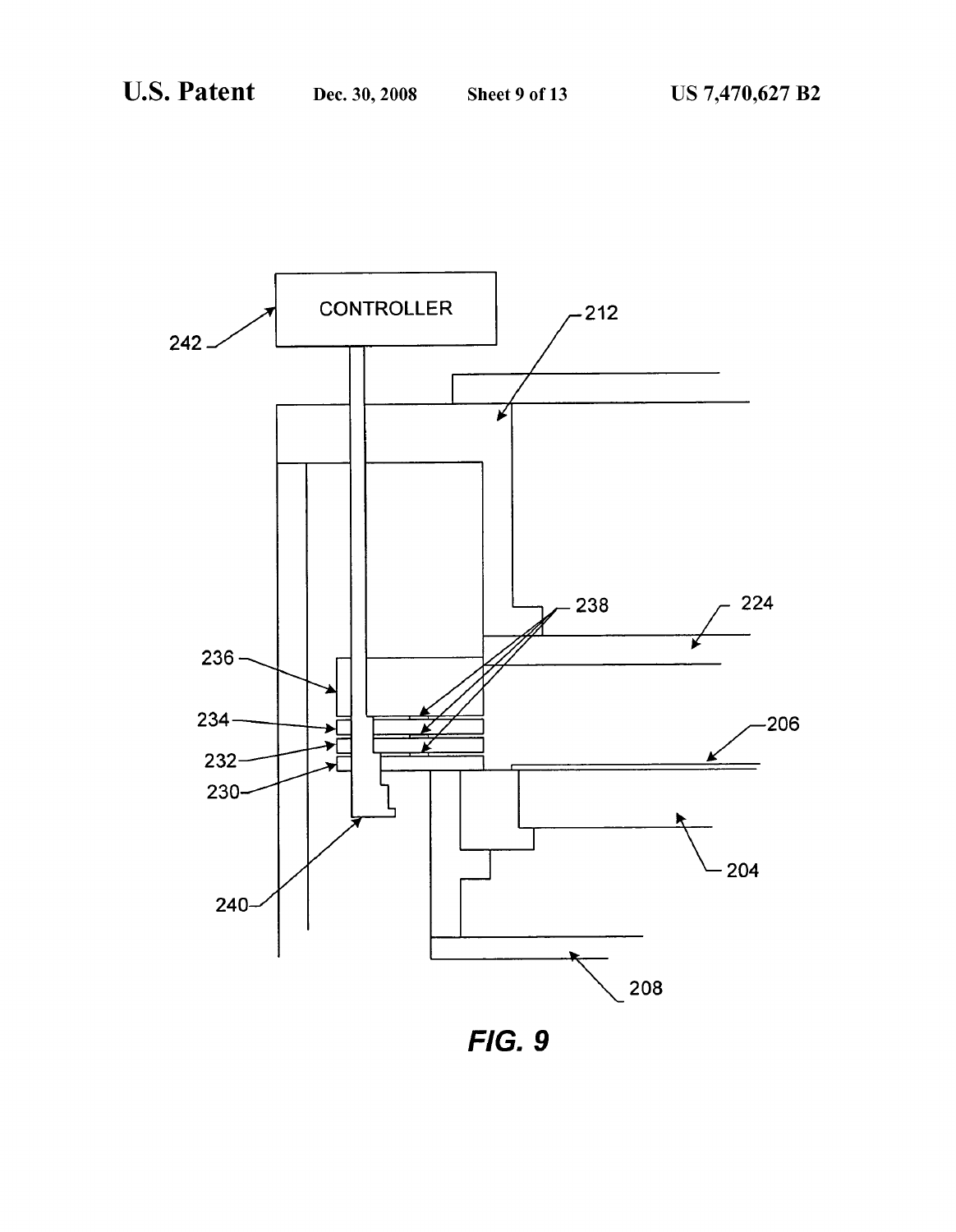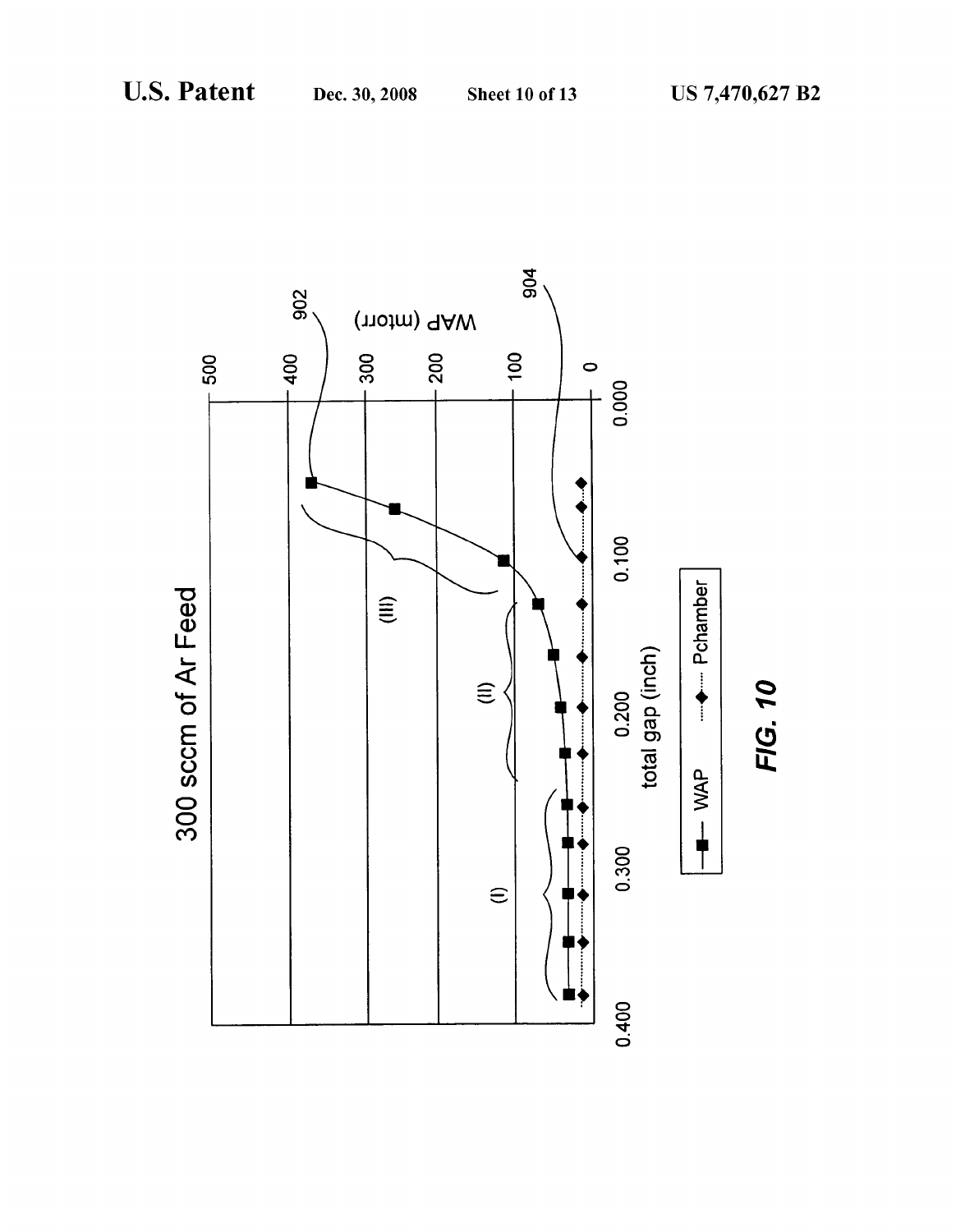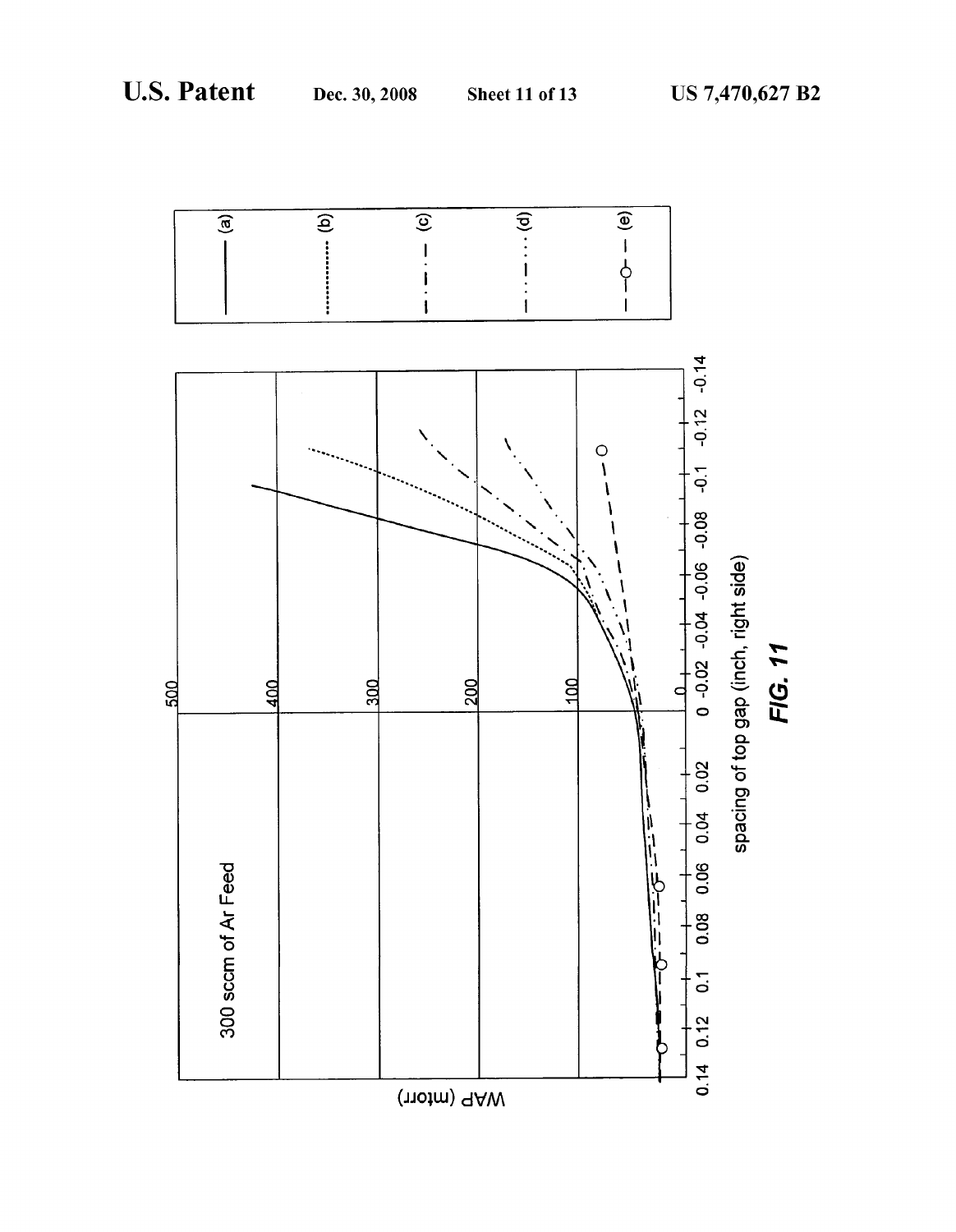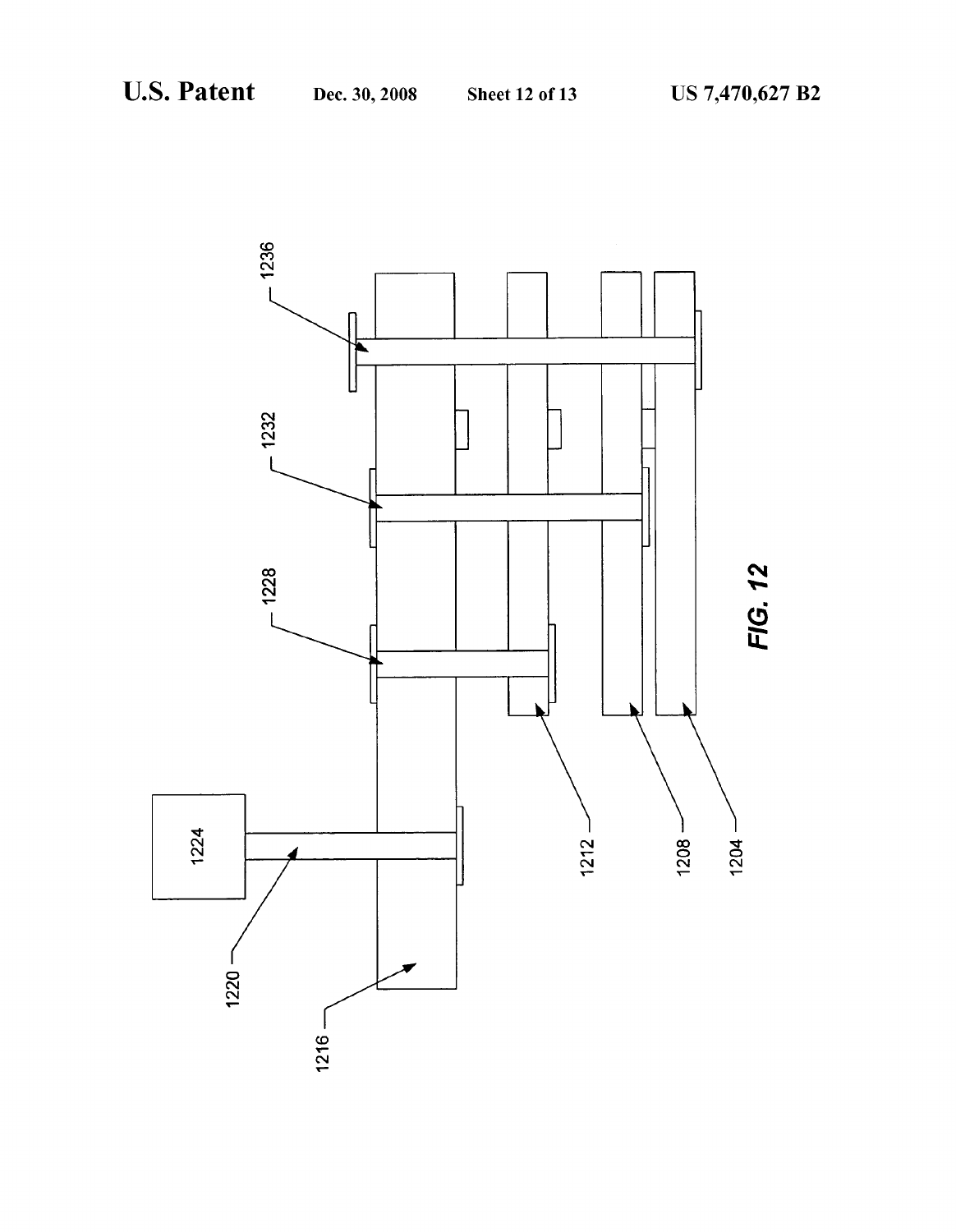

FIG. 13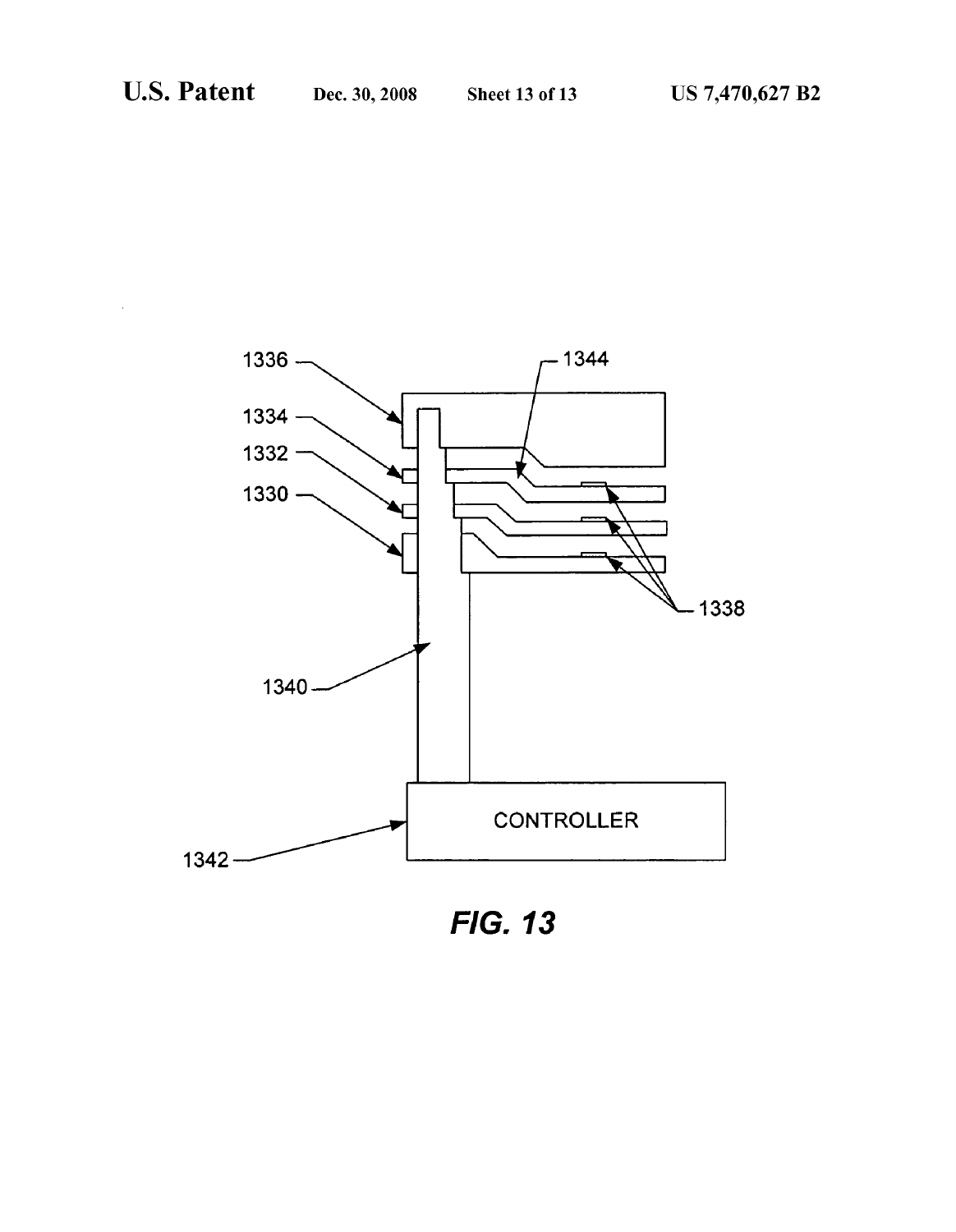## WAFER AREA PRESSURE CONTROL FOR PLASMA CONFINEMENT

### RELATED APPLICATIONS

This is a Divisional application of prior US. application Ser. No. 10/225,655, entitled "WAFER AREA PRESSURE CONTROL FOR PLASMA CONFINEMENT", filed on Aug. 21, 2002, now U.S. Pat. No. 6,823,815, which is incorporated herein by reference and from Which priority under 35 U.S.C. § 120 is claimed. This application is related to the commonly assigned US. patent application Ser. No.: 09/637, 736 entitled WAFER AREA PRESSURE CONTROL, by Fangli Hao, Eric Lenz, and Bruno Morel. Morel.

## BACKGROUND OF THE INVENTION

The present invention relates to the processing equipment for the fabrication of semiconductor-based devices. More particularly, the present invention relates to improved tech-  $_{20}$ niques for confining and controlling the pressure of the plasma in plasma processing chambers.

In the fabrication of semiconductor-based devices (e.g., integrated circuits or flat panel displays) layers of material may alternately be deposited onto and etched from a substrate  $_{25}$ surface (e.g., the semiconductor Wafer or glass panel). As is well known in the art, the etching of the deposited layer(s) may be accomplished by a variety of techniques including plasma-enhanced etching. In plasma-enhanced etching, the etching of the deposited layer(s) on the substrate takes place  $\frac{30}{20}$ inside a plasma processing chamber. During etching, a plasma is formed from a suitable etchant gas source to etch areas of the deposited layer(s) on the substrate that are unpro tected by the mask, leaving behind the desired pattern.

Among different types of plasma etching systems, those 35 utilizing methods to confine the plasma to a volume immediately above the substrate have proven highly suitable for efficient production and/or for forming the ever-shrinking features on the substrate. An example of such a system may be found in commonly assigned U.S. Pat. No. 5,534,751, which 40 is incorporated by reference herein. Although plasma con finement results in a significant improvement in the performance of plasma processing systems, current implementa tions can be improved. In particular, it is realized that improvements can be made in the control of the pressure of 45 the confined plasma and the accessibility of the plasma processing volume for substrate transport.

To facilitate discussion, FIG. 1A depicts an exemplary plasma processing chamber 100, including confinement rings 102 as they are currently implemented. Within plasma pro- 50 cessing chamber 100, the substrate 106 is positioned upon the lower electrode 104. The lower electrode 104 incorporates a suitable substrate chucking mechanism (e.g., electrostatic, mechanical clamping, or the like) for holding the substrate 106. The reactor top 110 incorporates an upper electrode 112 55 disposed immediately opposite the loWer electrode 104. The upper electrode 112, lower electrode 104, and confinement rings  $102$  define the confined plasma volume 116. Gas is supplied to the confined plasma volume 116 by etchant gas source  $114$  and is exhausted from the confined plasma volume  $\,$  60  $\,$ 116 through the confinement rings 102 and exhaust port 120 by a vacuum pump. With gas flowing and an appropriate pressure established within the confined plasma volume, a plasma is formed Within this volume by application of RF power to the lower electrode by RF source 108 while grounding upper electrode 112. Alternately, as is well known in the art, the plasma may be formed by applying RF power to both

loWer electrode 104 and upper electrode 112, or by grounding lower electrode 104 and applying RF power to upper electrode 112.

The confinement rings  $102$  serve both to confine the plasma to the volume 106 and to control the pressure of the plasma. The confinement of the plasma to the volume  $116$  is a function of many factors including the spacing between the confinement rings 102, the pressure in the volume outside the con finement rings and in the plasma, the type and flow rate of the gas, as Well as the level and frequency of RF poWer. For effective plasma confinement, the pressure outside the confinement rings 102 should be as low as possible, preferably less than 30 millitorr. Confinement of the plasma is more easily accomplished if the spacing between the confinement rings 102 is very small. Typically, a spacing of 0.15 inches or less is required for confinement. However, the spacing of the confinement rings also determines the pressure of the plasma, and it is desirable that the spacing can be adjusted to achieve the pressure required for optimal process performance While maintaining plasma.

Commonly assigned US. Pat. No. 6,019,060 entitled "Cam-Based Arrangement for Positioning Confinement Rings In A Plasma Processing Chamber" by Eric H. LenZ, issued Feb. 1, 2000, incorporated by reference, taught that the pressure drop across the confinement rings is approximately proportional to the expression  $1/(X^2+Y^2+Z^2)$  where X, Y and Z are the distances between confinement rings as shown in FIG. 1B. Lenz provided a single movable ring and a stationary ring (X=constant, Y+Z=constant in FIG. 1B). By adjusting the distances Y and Z by moving the single movable confinement ring, as taught by Lenz, a plasma pressure control range can be obtained. FIG. 2 illustrates the relative pressure pre dicted by the expression above obtained by moving a single ring for of various fixed gaps, X. The expression predicts a. control range of 67-100% can be obtained, as illustrated in FIG. 2, While experiments found the achievable range to be approximately one half those values. In many cases, a Wider plasma pressure range is required to achieve optimal process results on various types of films and devices within the same processing system.

In addition, in the method taught by Lenz, the confinement rings 102 are constrained between the upper and lower electrode assemblies and thus can restrict access to the interelec trode space for loading and unloading of substrates. As shoWn in FIG.  $1C$ , even with the confinement rings  $102$  lifted to their uppermost position, the access to the interelectrode space is limited to the gap W, Which is the difference of the total interelectrode space less the combined thicknesses of the confinement rings.

It is desirable to provide an increased range of pressure control while maintaining plasma confinement. It is also desirable to provide confinement rings that greater facilitate placement and removal of the substrate from the plasma pro cessing system.

### SUMMARY OF THE INVENTION

To achieve the foregoing and other objects and in accor dance With the purpose of the present invention, a plasma processing device is provided. A vacuum chamber With an exhaust port and vacuum pump in fluid connection with the vacuum chamber and a gas source in fluid connection with the vacuum chamber is provided. Within the vacuum chamber a Wafer area pressure control device for providing Wafer area pressure control range greater than 500% is placed.

In addition, the present invention provides a method of controlling Wafer area pressure. Generally, a substrate is

65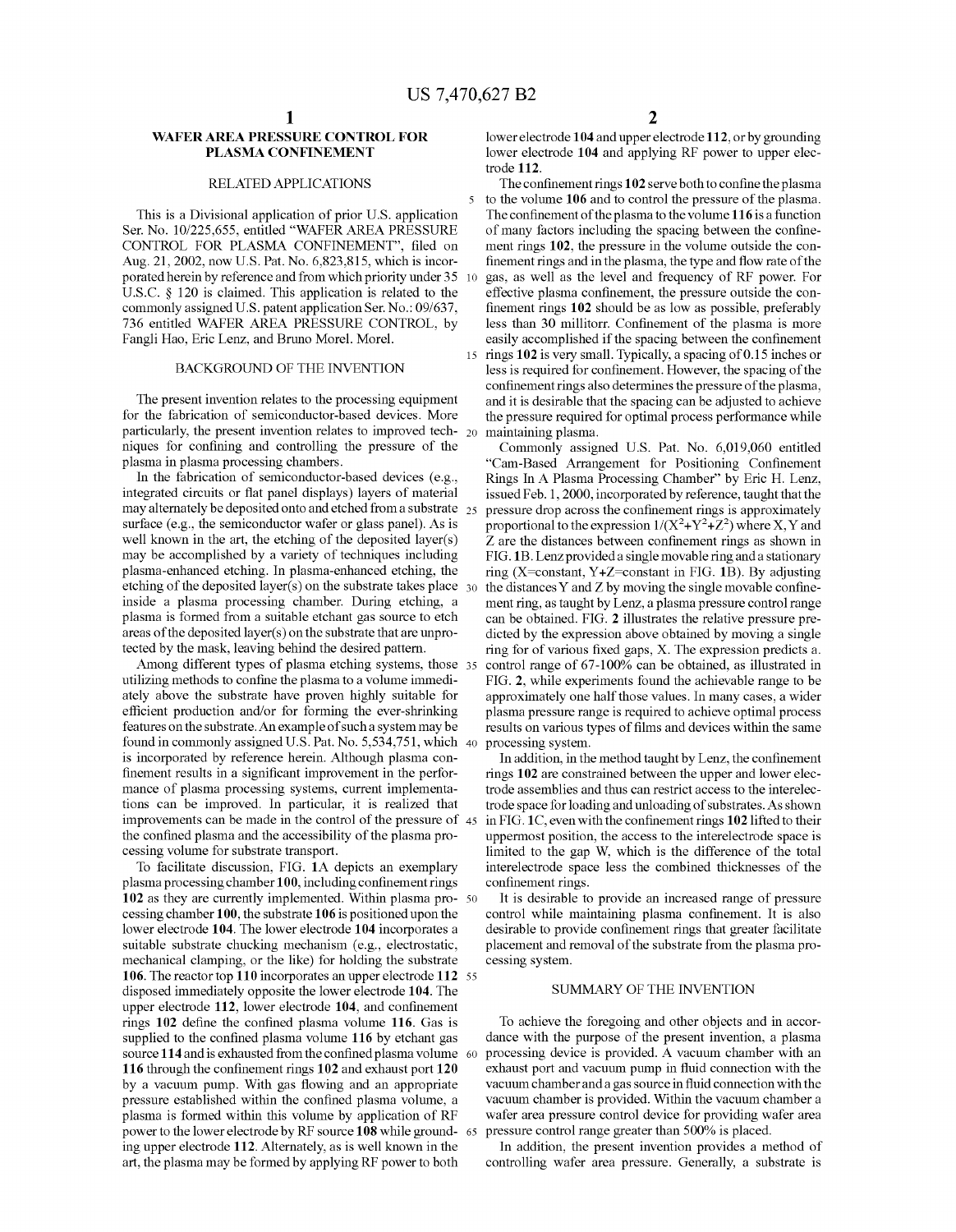10

25

placed in a vacuum chamber. A gas source is provided to the vacuum chamber. Gas is also exhausted from the vacuum chamber. At least one ring is moved to provide Wafer area pressure control range greater than 500%.

These and other features of the present invention Will be 5 described in more detail below in the detailed description of the invention and in conjunction with the following figures.

## BRIEF DESCRIPTION OF THE DRAWINGS

The present invention is illustrated by Way of example, and not by way of limitation, in the figures of the accompanying draWings and in Which like reference numerals refer to similar elements and in Which:

FIG. 1 is a schematic view of a prior art plasma processing  $15$ chamber.

FIG. 2 is a graph illustrating the relative pressure achieved with the prior art.

FIG. 3 is a schematic vieW of a plasma processing chamber according to one embodiment of the invention.

FIG. 4 is a How chart of the operation of the preferred embodiment of the invention.

FIG. 5 is a schematic vieW of a section of the plasma processing chamber shown in FIG. 3 where the confinement rings are in their uppermost position.

FIG. 6 is schematic vieW of the plasma processing chamber shown in FIG. 5, where the confinement rings have been loWered.

FIG. 7 is schematic vieW of the plasma processing chamber shown in FIG. 6, where the confinement rings have been  $30$ lowered further so as to reduce the lowermost gap to its minimum

FIG. 8 is schematic vieW of the plasma processing chamber shown in FIG. 7, where the confinement rings have been lowered further so as to reduce the middle gap to its mini- 35 mum.

FIG. 9 is schematic vieW of the plasma processing chamber shown in FIG.  $8$ , where the confinement rings have been loWered further so as to reduce the uppermost gap to its minimum.

FIG. 10 is a graph of pressure With respect to the sum of the gap siZes.

FIG. 11 is a graph of pressure With respect to the sum of the gap sizes for various values of minimum gap size

FIG. 12 is a schematic view of a plasma processing cham- $_{45}$ ber of another embodiment of the invention.

FIG. 13 is a schematic vieW of part of another embodiment of the invention.

## DETAILED DESCRIPTION OF THE PREFERRED EMBODIMENTS

The present invention will now be described in detail with reference to a feW preferred embodiments thereof as illus trated in the accompanying draWings. In the folloWing 55 description, numerous specific details are set forth in order to provide a thorough understanding of the present invention. It will be apparent, however, to one skilled in the art, that the present invention may be practiced Without some or all of these specific details. In other instances, well known process  $\epsilon_0$ steps and/or structures have not been described in detail in order to not unnecessarily obscure the present invention.

To facilitate discussion, FIG. 3 is a cross-sectional vieW of a plasma processing chamber 200. The chamber has a top 212 and a bottom 214, and a chamber Wall 216 extending from the 65 top 212 to the bottom 214. Cantilevered from one side of the chamber is a lower electrode housing 218 in which is fixtured

4

20 holder  $240$  is stepped with a confinement ring or block resting a chuck 204, Which is a Workpiece holder on Which a substrate 206 is positioned during etching. The chuck 204 may be implemented by any suitable chucking technique, e.g., elec trostatic, mechanical clamping, vacuum, or the like. An RF poWer supply 252 may be electrically connected to the chuck 204. The reactor top 212 supports an upper electrode 224 and may be electrically connected to an RF poWer supply. A confinement mechanism comprising a first adjustable confinement ring  $230$ , a second adjustable confinement ring  $232$ , a third adjustable confinement ring 234, and a confinement block 236 are disposed Within the processing chamber 200. A holder 240 may be used to support the first adjustable confinement ring 230, second adjustable confinement ring 232, third adjustable confinement ring 234, and confinement block 236. A controller 242 connected to the holder 240 controls the movement of the holder 240 and therefore the first adjustable confinement ring 230, second adjustable confinement ring 232, third adjustable confinement ring 234, and confinement block 236. In the preferred embodiment of the invention, the on each step. The steps provide a maximum gap spacing between the confinement rings and block, which in the preferred embodiment of the invention is between 0.09 to 0.15 inches  $(2.28 \text{ to } 3.81 \text{ mm})$ . The first adjustable confinement ring  $230$ , the second adjustable confinement ring  $232$  and the third adjustable confinement ring 234 each are fixtured with spacers 238, which fix the minimum gap between each confinement ring and block. In this embodiment the spacer is of a size to provide a minimum gap between 0.005 and 0.060 inches (0.13 to 1.52 mm). An etchant gas source 250 provides gas to the chamber. A pressure sensor 262 measures the pressure in the volume above the substrate 206, the "Wafer Area Pressure", or "WAP". The chamber 200 has an exhaust port 260.

40 block 236 to a height such that the gap betWeen the underside In operation of this embodiment, the controller 242 raises the holder 240 to its highest position as shoWn in FIG. 3 and in detail in FIG. 5. Such a position lifts the first adjustable confinement ring 230, second adjustable confinement ring 232, third adjustable confinement ring 234, and confinement of the first containment ring 230 and the plane of the chuck 204 is, at a minimum, of size sufficient to allow the robotic placement of the substrate 206 onto the chuck 206. In the preferred embodiment, this gap is on the order of 0.5 inches  $(12 \text{ mm})$ 

 $50$  and confinement block 236 to the position shown in FIG.  $5$ FIG. 4 is a How chart of the operation of the preferred embodiment of the invention. In operation, the holder raises the first adjustable confinement ring 230, second adjustable confinement ring 232, third adjustable confinement ring 234, (step 302). A robotic mechanism may be used to place the substrate 206 on the chuck 204 (step 304). The controller 242 lowers the holder 240 to a wafer area pressure control starting point (step 306). The Wafer area pressure control starting point may be the position of the first adjustable confinement ring  $230$ , second adjustable confinement ring  $232$ , third adjustable confinement ring 234, and confinement block 236 that allows minimal pressure drop while maintaining sufficient confinement during processing. In this embodiment the Wafer area pressure control starting point may be When the first adjustable confinement ring 230 begins resting on the lower electrode housing 218, as shown in FIG. 6. Etchant gas flow is then initiated (step 308) and the pressure within the Wafer area as measured by the pressure sensor 252 is com pared to a desired setpoint value (steps 310). If the Wafer area pressure needs to be increased (step 312), the controller 242 may further loWer the holder 240 (step 316). FIG. 7 illustrates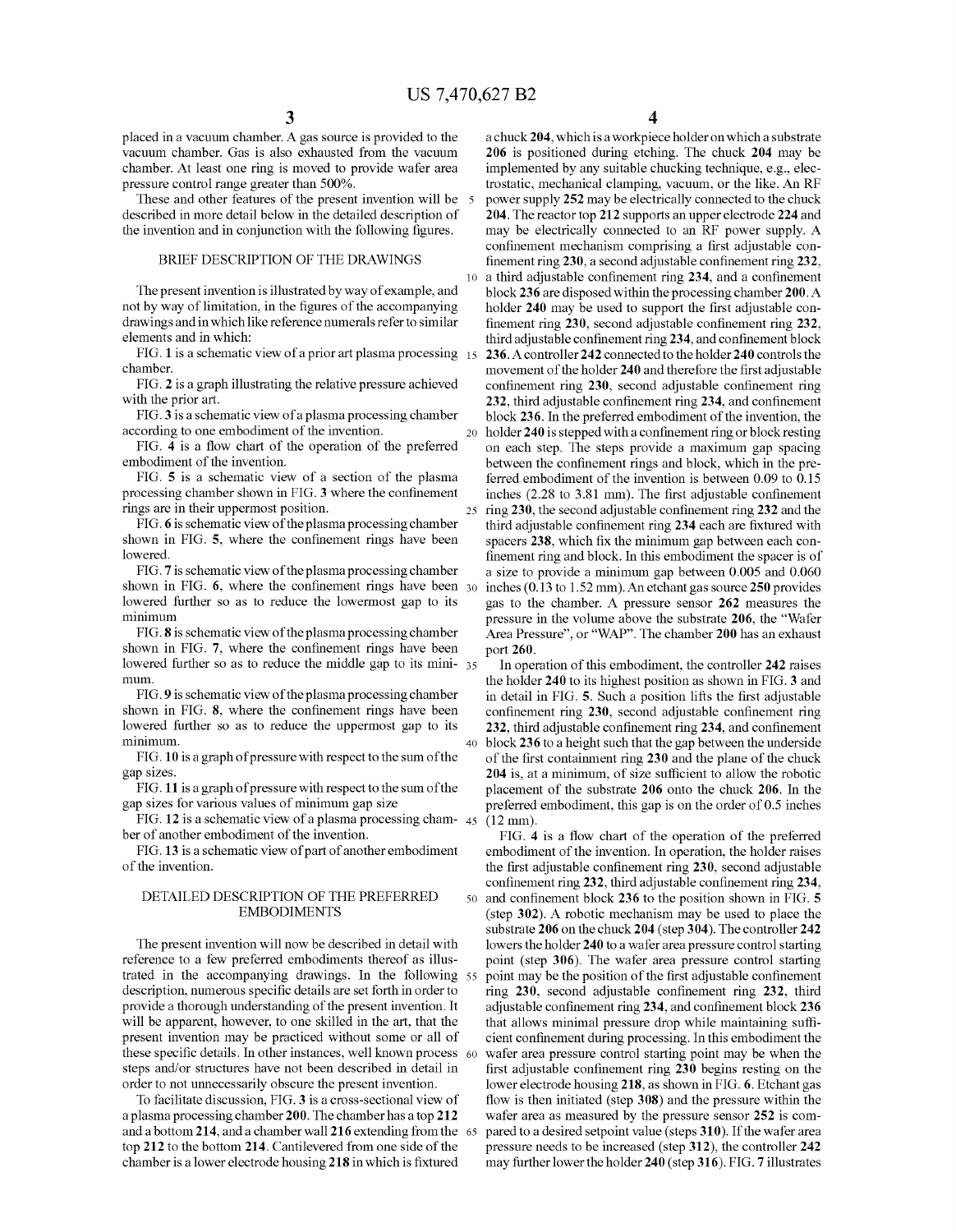5 a chamber 200 Where the holder 240 is lowered to a point where the second confinement ring  $232$  rests on the spacers  $238$  of the first confinement ring  $230$ . FIG. 8 illustrates a chamber 200 Where the holder 240 is loWered further to a point where the third confinement ring 234 rests on the spac- 5 ers 238 of the second confinement ring 232. FIG. 9 illustrates a chamber 200 Where the holder 240 is loWered further still to a point where the confinement block 236 rests on the spacers 238 of the third confinement ring 234. This is the lowest wafer area control position, and the holder 240 is not lowered any 10 further.

If the Wafer area pressure needs to be decreased, the con troller 242 may raise the holder 240 (step 314). Once the holder 240 reaches the highest Wafer area pressure control position, as shoWn in FIG. 6, the holder 240 is not raised any further during the Wafer area pressure control stage. Once the Wafer area pressure is equal to the desired setpoint value, the plasma is initiated (step 3 18). The Wafer area pressure is again compared against a setpoint (step 320) and the position of the confinement rings adjusted by raising or lowering the holder 20 240 (steps 322, 324, 326) to achieve and maintain the desired pressure until the plasma process is deemed complete (step 330), Whereupon the holder 240 is raised to its highest posi tion (step 332), and the robitic mechanism is used to remove the substrate (step 334), so that the process may be repeated. 25

In the preferred embodiment the change in the pressure drop across the confinement rings as the holder 240 is lowered from its highest control position, as shoWn in FIG. 6, to its lowest control position, as shown in FIG. 9, may change by 300-800%. Control of the pressure drop is provided in that to 30 increase Wafer area pressure the holder is moved doWnWard and to decrease pressure the holder is moved upward. As shown in FIG.  $9$ , the confinement block 236 is of sufficient thickness such that that the top of the confinement block  $236$ is above the loWest part of the upper electrode 224 so as to 35 prevent exiting the wafer area by flowing over the top of the confinement block 236.

In an example of the dimensions that may be used in this embodiment, the gap between the confinement block 236 and the upper electrode  $224$ , which is surrounded by the confine-  $40$ ment block 236, may be betWeen 0.0125 and 0.0500 inches (0.32 to 1.27 mm). More preferably, the gap is about 0.025 inches (0.63 mm). The thickness of the first, second, and third adjustable confinement rings 230, 232, 234 are between 0.045 to 0.180 inches (1 .14 to 4.57 mm). More preferably the thick 45 ness is about 0.09 inches (2.29 mm). The distance between the upper electrode 224 and the loWer electrode 204 may be in the range of 0.4 to 3.0 inches (10 mm to 76.2 mm). More prefer able the distance is about 0.6 inches (15 mm).

FIG. 10 is a graph of Wafer area pressure With respect to the 50 sum of the gap distances in inches between the first adjustable confinement ring  $230$  and second adjustable confinement ring 232; the second adjustable confinement ring 232 and third adjustable confinement ring 234; and the third adjustable confinement ring  $234$  and confinement block  $236$ . In this  $55$ example, the pressure is measured with a flow of 300 standard cubic centimeters per minute (sccm) of Argon being fed into the chamber 200. The square data points 902 represent Wafer area pressure, which is pressure within the confinement rings. The diamond data points 904 represent the pressure of the 60 chamber 200. Section (I) corresponds to the movement of the confinement rings from the position shown in FIG. 6 to the position shoWn in FIG. 7. Section (II) corresponds to move ment of the confinement rings from the position shown in FIG. 7 to the position shown in FIG. 8. Section (III) corresponds to the movement of the confinement rings from the position shoWn in FIG. 8 to the position shoWn in FIG. 9. 65

6

FIG. 11 is a graph of the Wafer area pressure With respect to the sum of the gap distances in inches corresponding to Sec tions (II) and (III) in FIG. 10, but for differing values of minimum gap distances as set by the spacers 236. In Curve (a), the minimum gap distance as set by the spacers 236 is  $0.007$  inches for the gap between the first  $(230)$  and second  $(232)$  adjustable confinement rings and 0.007 inches for the gap betWeen the second (232) and third (234) adjustable confinement rings. In Curve  $(b)$  the minimum gap distance as set by the spacers 236 is 0.030 inches for the gap between the first  $230$  and second  $232$  adjustable confinement rings and 0.007 inches for the gap betWeen the second 232 and third 234 adjustable confinement rings. In Curve  $(c)$  the minimum gap distance as set by the spacers 236 is 0.038 inches for the gap between the first 230 and second 232 adjustable confinement rings and 0.030 inches for the gap between the second 232 and third  $234$  adjustable confinement rings. In Curve (d) the minimum gap distance as set by the spacers 236 is 0.038 inches for the gap between the first  $230$  and second  $232$  adjustable confinement rings and 0.038 inches for the gap between the second 232 and third 234 adjustable confinement rings. In Curve (e) the minimum gap distance as set by the spacers 236 is 0.062 inches for the gap between the first 230 and second  $232$  adjustable confinement rings and  $0.062$  inches for the gap between the second 232 and third 234 adjustable confinement rings. From the graph in FIG. 11 it can be seen that the pressure control range and the slope of the pressure control can be changed by the use of different spacers 236 to change the minimum gap distance.

The holder may be any device that allows one or more controllers to provide an upWard and doWnWard movement of the confinement rings and confinement blocks, where in a raised position the holder maintains a maximum gap between the confinement rings and the confinement block and in a lowered position the holder allows the confinement rings and confinement block to form minimum gaps. Preferably, the holder allows one gap at a time to decrease until the gap is minimized. Once a gap is minimized, another gap is decreased. The holder 240 in FIG. 5 is a type of hanger, since the holder 240 is below the controller 242. In another embodiment, the holder 240 could be configured so as to be above the controller 242, and the holder 240 is now a type of platform.

Although three confinement rings and a confinement block are shoWn in the preferred embodiment, other numbers of confinement rings and blocks may be used. In the preferred embodiment, the number and spacing of the confinement rings and confinement block are such that at the highest position, at least part of the lowest confinement ring is above the lowest part of the upper electrode and, for a wafer area pressure control initial position, the lowest confinement ring rests on a surface coplanar With the loWer electrode and the confinement rings and a portion of the confinement block are beloW the upper electrode. This embodiment helps to avoid stagnation points, Which may cause the accumulation of deposited polymer films.

In another embodiment, the holder may comprise a plural ity of hangers With each hanger suspending a different con finement ring. FIG. 12 illustrates parts of a first adjustable confinement ring 1204, a second adjustable confinement ring 1208, a third adjustable confinement ring 1212, and a confinement block 1216. A first hanger 1220 is suspended from a controller 1224. The confinement block 1216 hangs from the first hanger 1224. A second hanger 1228, a third hanger 1232, and a fourth hanger  $1236$  hang from the confinement block 1216. The second hanger 1228 supports the third adjustable confinement ring 1212. The third hanger 1232 supports the second adjustable confinement ring 1208. The fourth hanger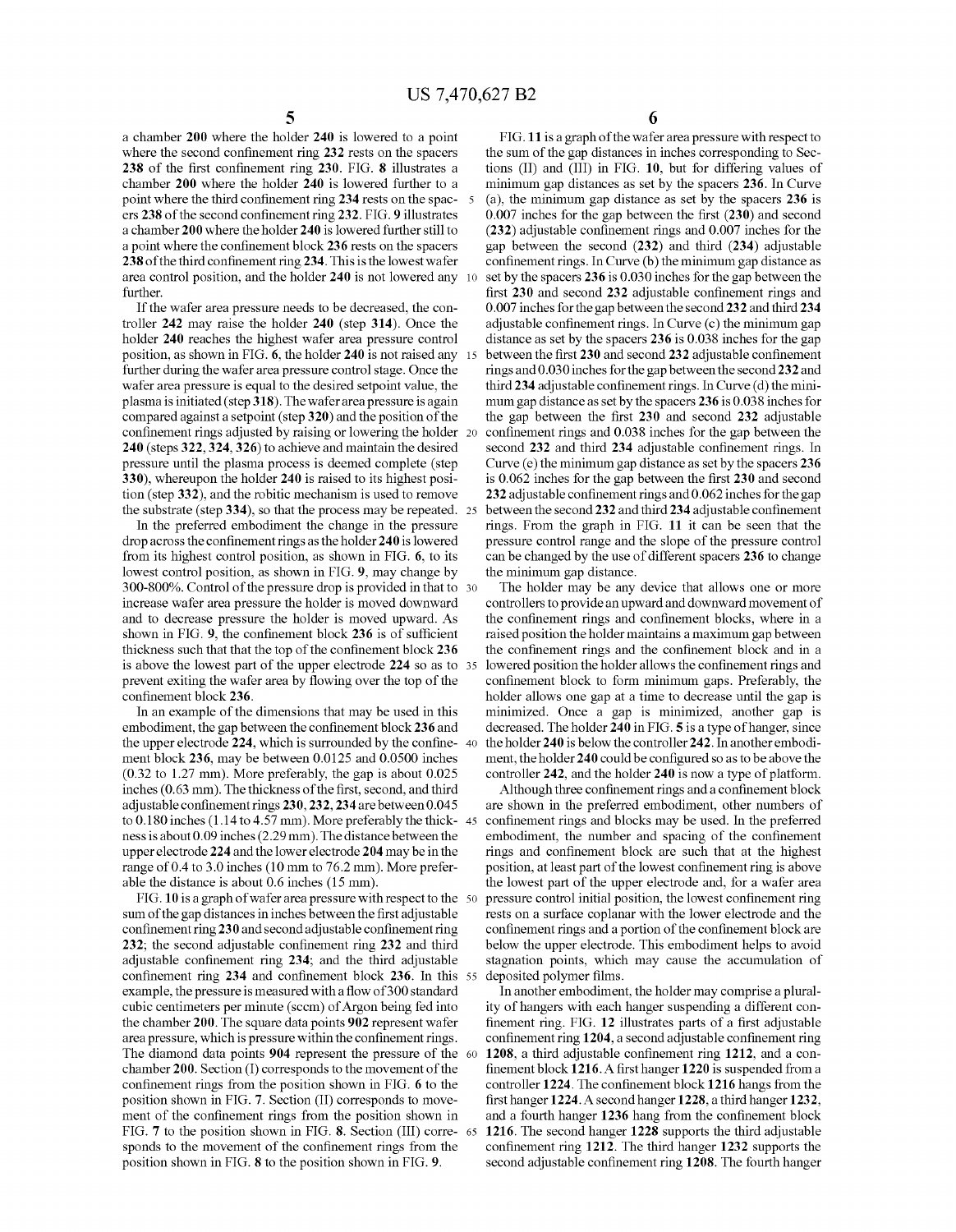50

1236 supports the first adjustable confinement ring 1204. The second, third, and fourth hangers allow the first, second, and third adjustable confinement rings to stop moving when they reach their lowest point, as described in the previous embodiment.

In yet another embodiment, the profile of the confinement ring may be complex. FIG. 13 illustrates parts of a first adjustable confinement ring 1330, a second adjustable confinement ring 1332, a third adjustable confinement ring 1334, and a confinement block 1336. A holder 1340 may be used to sup-10 port the first adjustable confinement ring 1330, second adjustable confinement ring 1332, third adjustable confinement ring 1334, and confinement block 1336. A controller 1342 connected to the holder 1340 controls the movement of the holder 1340 and therefore the first adjustable confinement 15 ring 1330, second adjustable confinement ring 1332, third adjustable confinement ring 1334, and confinement block 1336. The holder 1340 is stepped with a confinement ring or block resting on each step. The steps define the maximum gap spacing between the confinement rings and block. The first 20 adjustable confinement ring 1330, second adjustable confinement ring 1332, and third adjustable confinement ring are fixtured with spacers 1338, which define the minimum gap spacing between adjacent confinement rings. The mating surfaces of the confinement rings 1330, 1332, 1334 and the 25 confinement block 1336 are not flat, but instead incorporate a "profile" such that, at the maximum gap spacing, the gaps are "optically dense", that is they do not provide a direct line of sight, which may serve to improve confinement of the plasma by minimizing the streaming of charged particles from the 30 plasma, through the gaps into the volume outside the confinement rings. FIG. 13 illustrates one embodiment of this "profile", consisting of a vertical offset 1344 in each mating surface of a magnitude greater than one half the maximum gap spacing. The offset in each mating surface is radially stag- 35 gered to allow each mating surface to be brought into close proximity with the next.

While this invention has been described in terms of several preferred embodiments, there are alterations, permutations, and substitute equivalents, which fall within the scope of this 40 invention. It should also be noted that there are many alternative ways of implementing the methods and apparatuses of the present invention. It is therefore intended that the following appended claims be interpreted as including all such alterations, permutations, and substitute equivalents as fall 45 within the true spirit and scope of the present invention.

What is claimed is:

1. A method of controlling wafer area pressure, comprising:

placing a substrate in a vacuum chamber;

providing a gas source to the vacuum chamber;

exhausting gas from the vacuum chamber; and

- moving at least one confinement ring and a confinement block simultaneously to provide a wafer area pressure control range greater than 100%, 55
- wherein the confinement block has a sufficient thickness such that a top of the confinement block is always above a lowest part of an upper electrode.

2. The method, as recited in claim 1, wherein the moving at least one confinement ring and a confinement block com- 60 prises:

lowering a first adjustable confinement ring, a second adjustable confinement ring, and the confinement block to a wafer area pressure control staffing point where the first adjustable confinement ring rests on a bottom of the 65 vacuum chamber and wherein the second adjustable confinement ring is spaced apart from the first adjustable

confinement ring a maximum distance separating the first adjustable confinement ring and the second adjustable confinement ring, and wherein the confinement block is spaced apart from the second adjustable confinement ring a maximum distance separating the second adjustable confinement ring and the confinement block; and

lowering the second adjustable confinement ring and the confinement block until the second adjustable confinement ring rests on the first adjustable confinement ring and is separated from the first adjustable confinement ring by a spacer, and wherein the confinement block is spaced apart from the second adjustable confinement ring by the maximum distance separating the second adjustable confinement ring and the confinement block.

3. The method, as recited in claim 2, wherein the moving at least one confinement ring and a confinement block further comprises, lowering the confinement block so that the confinement block rests on the second adjustable confinement ring

4. The method, as recited in claim 3, wherein the confinement block surrounds the upper electrode when the confinement block rests on the second adjustable confinement ring.

5. The method, as recited in claim 4, wherein the confinement block surrounds the upper electrode when the confinement block is in the wafer area pressure control starting point.

6. The method, as recited in claim 5, wherein the lowering the first adjustable confinement ring, the second adjustable confinement ring, and the confinement block from the wafer area pressure control starting point to when the confinement block rests on the second adjustable confinement ring provides a wafer area control pressure range greater than 100%.

7. The method, as recited in claim 4, wherein the lowering the second adjustable confinement ring and the confinement block moves the confinement block with respect to the upper electrode.

8. The method, as recited in claim 3, wherein the confinement block surrounds the upper electrode when the confinement block is in the wafer area pressure control starting point.

9. The method, as recited in claim 3, wherein the lowering the first adjustable confinement ring, the second adjustable confinement ring, and the confinement block from the wafer area pressure control starting point to when the confinement block rests on the second adjustable confinement ring provides a wafer area control pressure range greater than 100%.

10. The method, as recited in claim 2, wherein the lowering the first adjustable confinement ring, the second adjustable confinement ring, and the confinement block further lowers a third adjustable confinement ring between the second adjustable confinement ring and the confinement block, wherein the third adjustable confinement ring is spaced apart from the second adjustable confinement ring by a maximum distance separating the third adjustable confinement ring from the second adjustable confinement ring and the confinement block is spaced apart from the third adjustable confinement ring by a maximum distance separating the third adjustable confinement ring from the confinement block, and wherein the lowering the second adjustable confinement ring, and the confinement block further lowers the third adjustable confinement ring, wherein the third adjustable confinement ring is spaced apart from the confinement block by the maximum distance separating the third adjustable confinement ring from the confinement block and the third adjustable confinement ring is spaced apart from the second adjustable confinement ring by the maximum distance separating the third adjustable confinement ring from the second adjustable confinement ring.